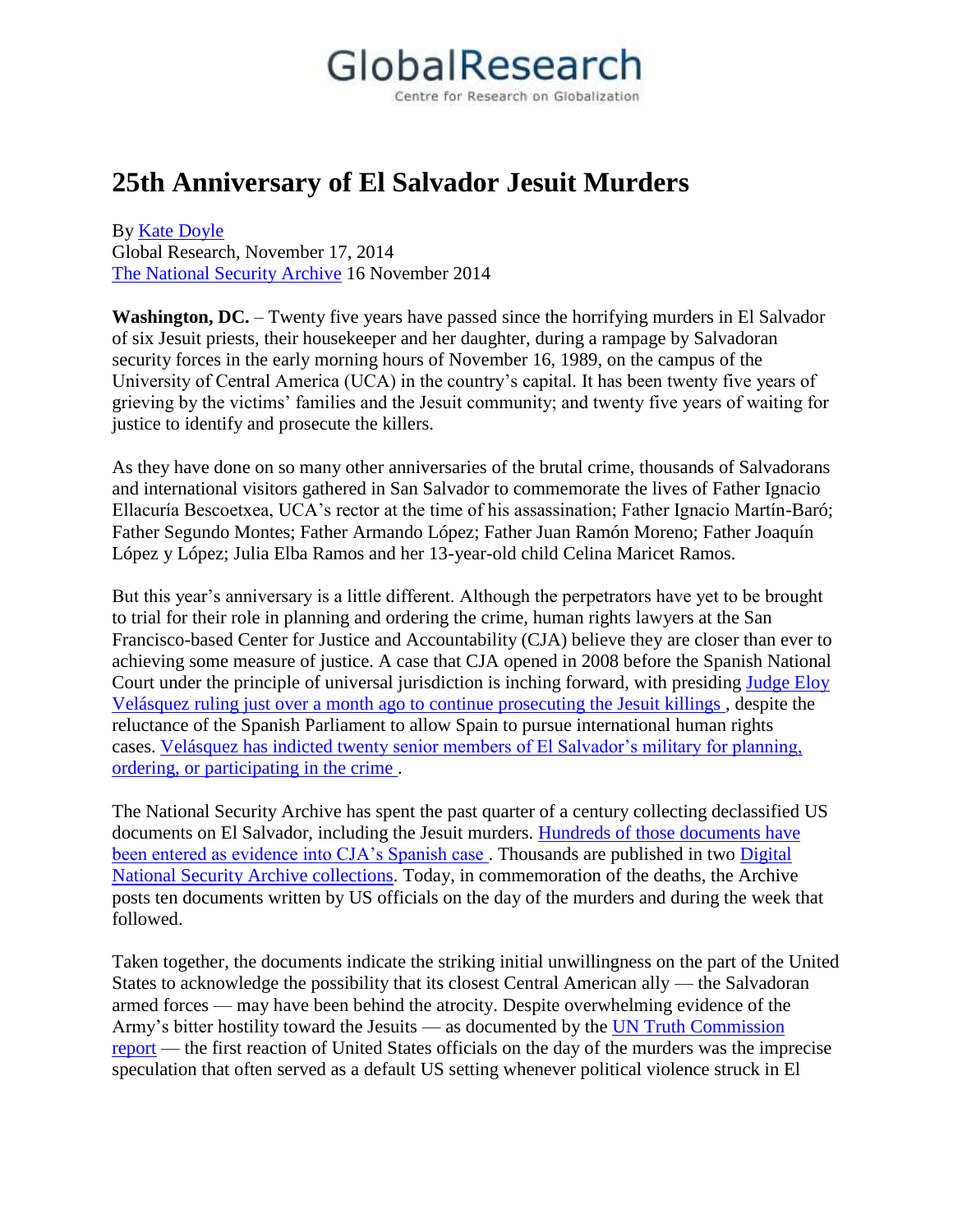Salvador: that "extremists on either the right or the left may be responsible," as Ambassador William G. Walker wrote in his earliest cable to Washington about the crime.

The theory was expanded in a lengthy CIA memorandum the following day that dwelled on indications that the killers could have been from the guerrilla forces of the Farabundo Martí National Liberation Front (FMLN), citing such evidence as, "Civilians reported the presence of 100 insurgents eating and resting on the highway behind the Hoescht factory [near] Ciudad Merliot … two kilometers southwest of the University of Central America …. " On the other hand, wrote the Agency, the killers might have been "rightist extremists," an encoded reference to polarizing rightwing politicians such as Roberto D'Aubuisson — a leading member of the ruling party ARENA — who reportedly made threatening comments about the priests in a talk given hours *after* they had already been killed. Nowhere in the CIA's analysis was the military mentioned as a possible perpetrator.

In addition to ignoring signs that members of the armed forces had carried out the crime, US officials sought to bolster Salvadoran President Alfredo Cristiani as he prepared to face the possibility that his own party's leadership was responsible for what Walker called "a barbarous and incredibly stupid action." On November 19, Ambassador Walker sent an impassioned (and profoundly wrong) telegram to the State Department focusing on the alleged responsibility of ARENA extremists and proposing that he tell Cristiani that "with the USG [US Government], the leadership and majority of the armed forces officer corps, and the decent forces of Salvadoran society on his side, he can and must once and for all separate himself from those responsible for this barbarism." Meanwhile, Secretary of State James Baker asked his ambassador in Madrid to urge Spain not to cut aid to El Salvador, which it had announced it would do in response to the murder of the Spanish-born priests.

As evidence began to emerge pointing to the Army's role in the killings, the US documents reflected the alarm felt in Washington about its implications. Secretary Baker wrote directly to the Director of the CIA William Webster to request his agency's assistance. "We would appreciate on an urgent basis information regarding the military units present in the area at the time of the killings, and the orders issued to such units." US Assistant Secretary of State Bernard Aronson warned Ambassador Walker to hurry the investigations, arguing that allowing them to become drawn out would likely lead to stonewalling on the part of the Salvadoran government and impunity for the killers. Aronson evidently feared the consequences of publicly airing US suspicions about military responsibility for the killings, pressing Walker to keep his findings secret.

"I cannot stress enough the importance of building as solid a case as possible and then working closely with Cristiani on a strategy. We may be asking Cristiani to do what has never been done, actions which may involve moving against elements of his own party and perhaps even divide the Army. Please hold this information very closely."

By the following year, in 1990, the US could no longer hide what its own investigation had uncovered: that [the Salvadoran armed forces "at the highest levels" made the decision to kill the](https://nsarchive.wordpress.com/2011/05/05/salvadoran-military-official-accused-of-ordering-jesuit-massacre-dies-at-64/)  [Jesuits.](https://nsarchive.wordpress.com/2011/05/05/salvadoran-military-official-accused-of-ordering-jesuit-massacre-dies-at-64/)